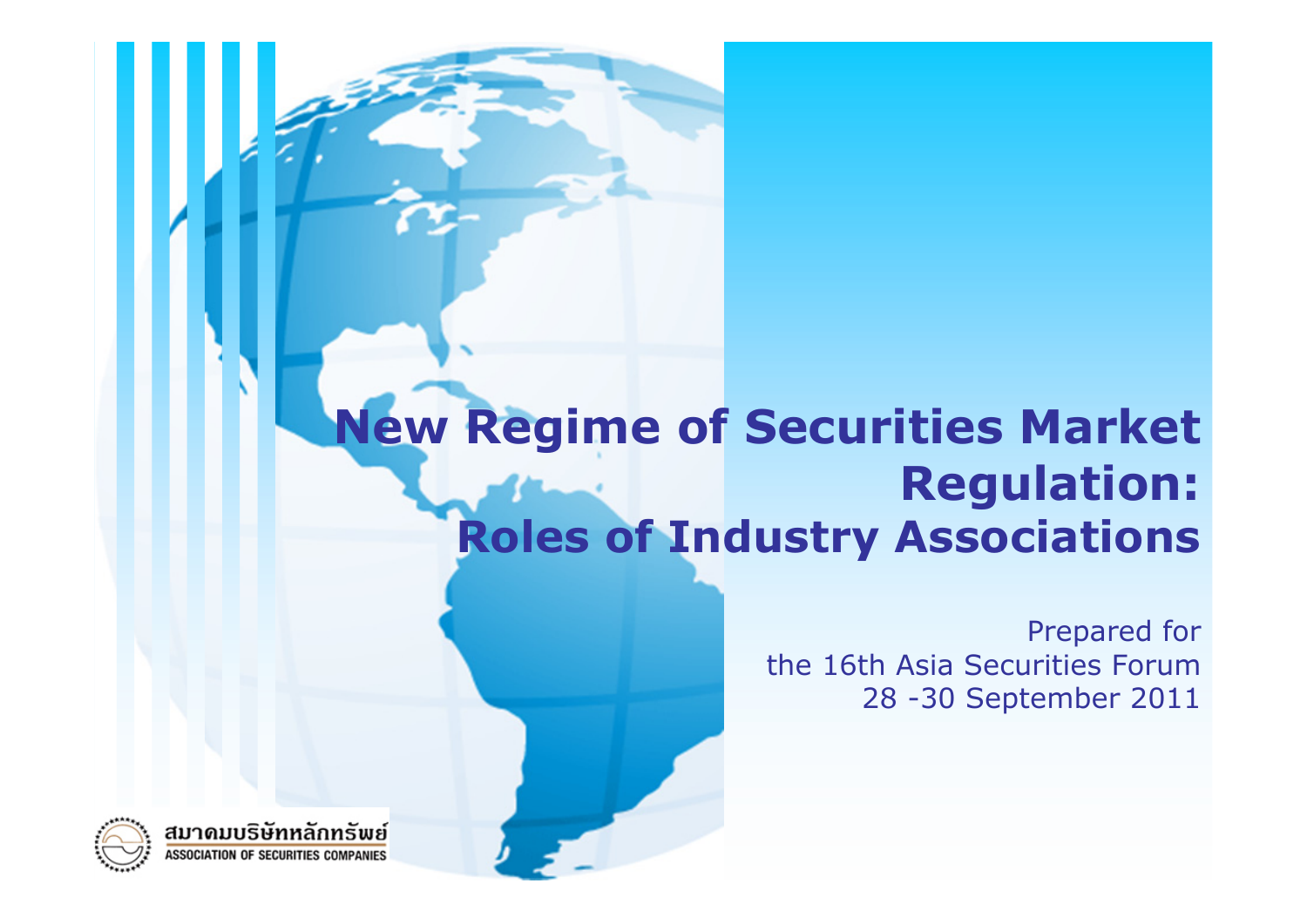

- Roles and Missions as **SRO** 
	- $\bullet$ • Preparation for selfregulation
	- $\bullet$ • Roadmap for 2011 -2012

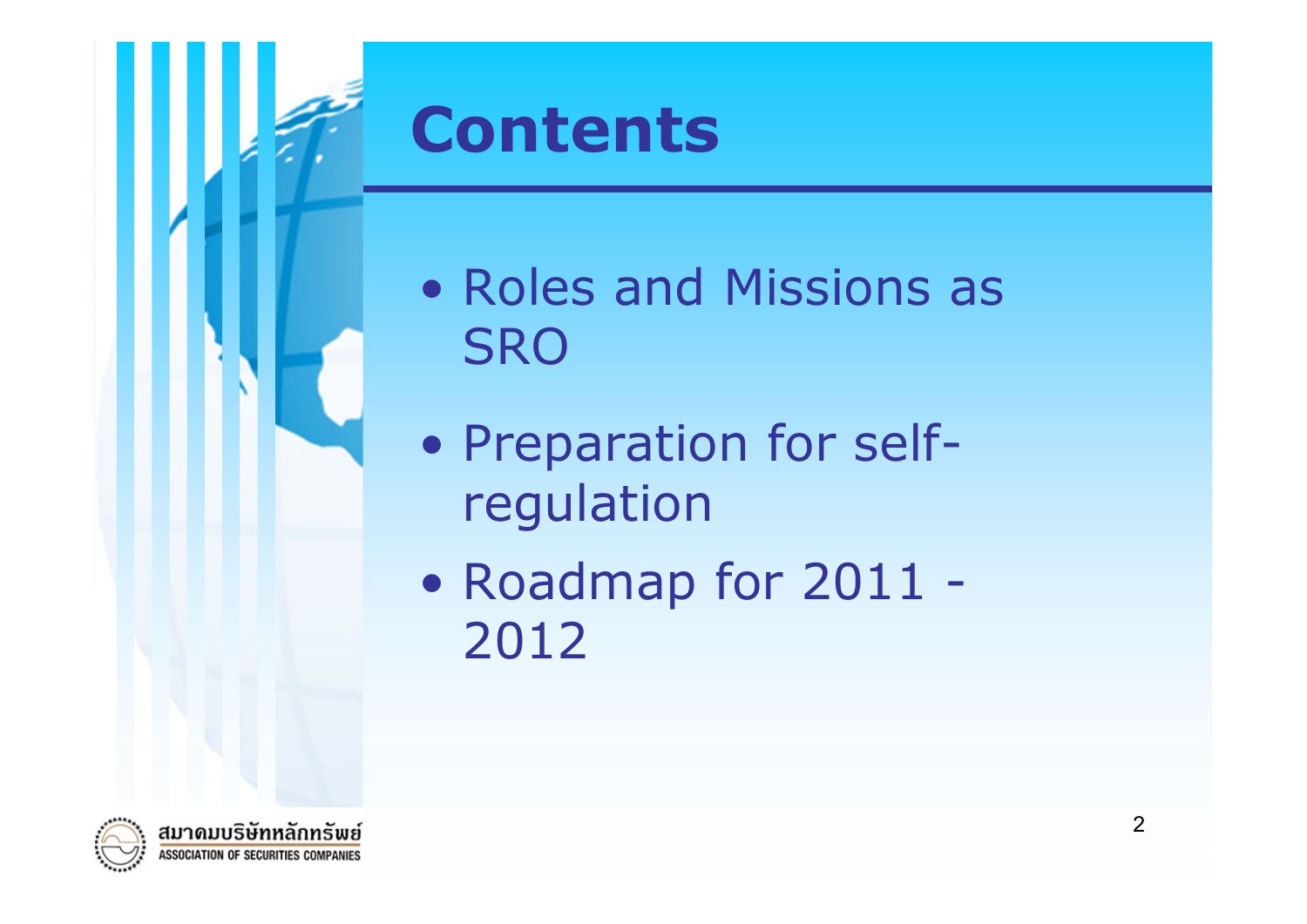# **Contents Roles and Missions**

• As a self-regulatory organization, ASCO's new roles will consist of;

An industry self-regulatory organization

*To ensure good governance, ethical standard and best practices among members*

A commercial association

*To encourage effectiveness and competitiveness of member companies*

A training institution

*To enhance knowledge and quality of personnel in securities business and promote investor education*

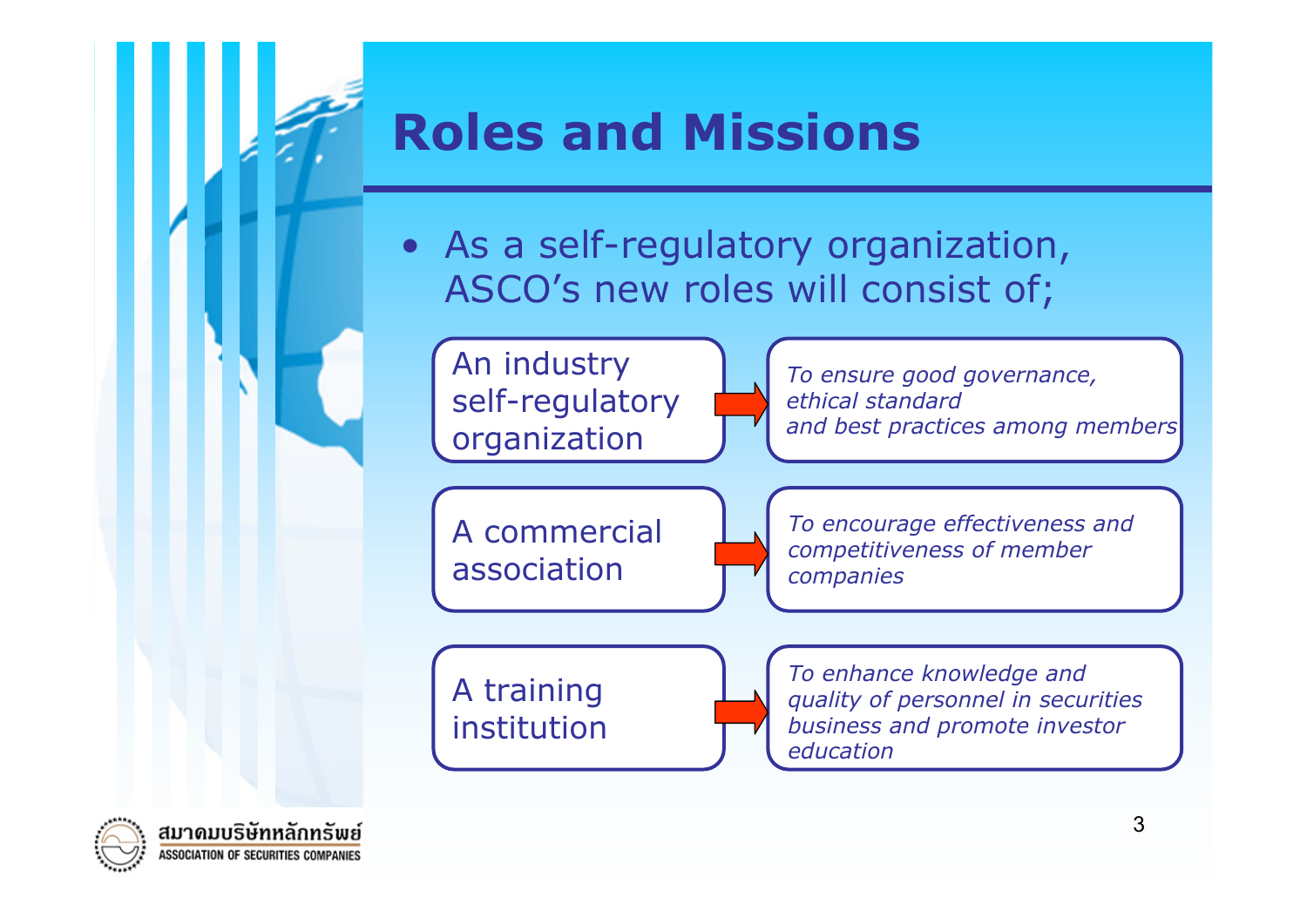## **Roles and Missions (cont.)**

• As a self-regulatory organization, ASCO's missions will consist of;

> *To regulate securities business with To regulate securities business with To regulate securities business with transparency and efficiency, protect investor's transparency and efficiency, protect investor transparency and efficiency, protect investor's interests and ensure fair servicesinterests and ensure fair services interests and ensure fair services*

*To promote investment transactions through To promote investment transactions through intermediaries in Thailandintermediaries in Thailand*

*To develop skills of personnel in securities To develop skills of personnel in securities business in accordance with changing capital business in accordance with changing capital market environmentmarket environment*

*To develop and increase investor base, as To develop and increase investor base, as well as enhance good and well-qualified well as enhance good and well-qualified investment cultureinvestment culture*

*To encourage entrepreneurs to raise To encourage entrepreneurs to raise funding through securities market funding through securities market*



ี่<br>สมาดมบริษัทหลักทรัพย<del>์</del> CIATION OF SECURITIES COMPANIES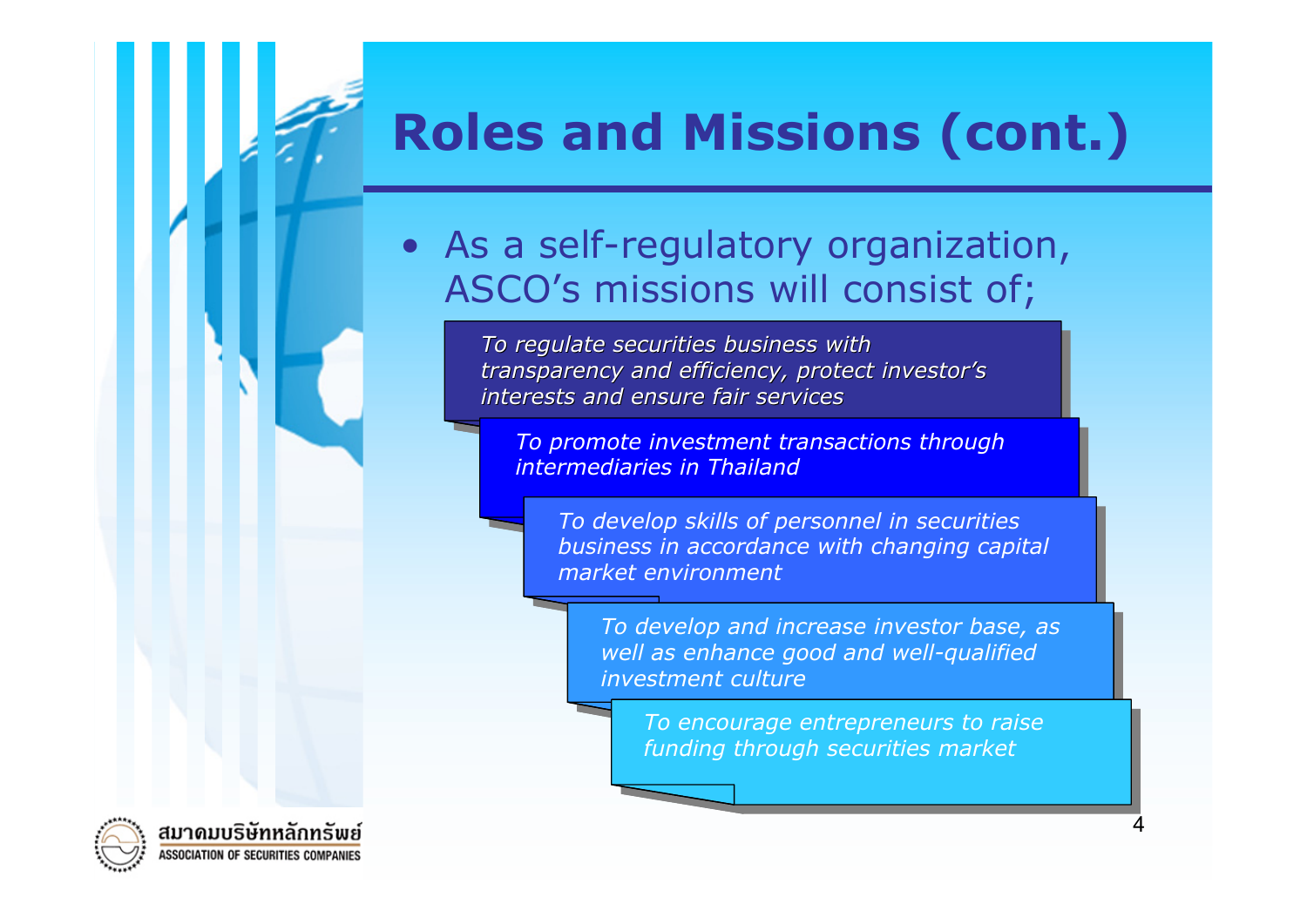### **Contracts regulation Preparation for self -**

- $\bullet$  Organization and Corporate Governance
- $\bullet$ • Supervision of ASCO's members
- $\bullet$ **• Regulatory Oversight**

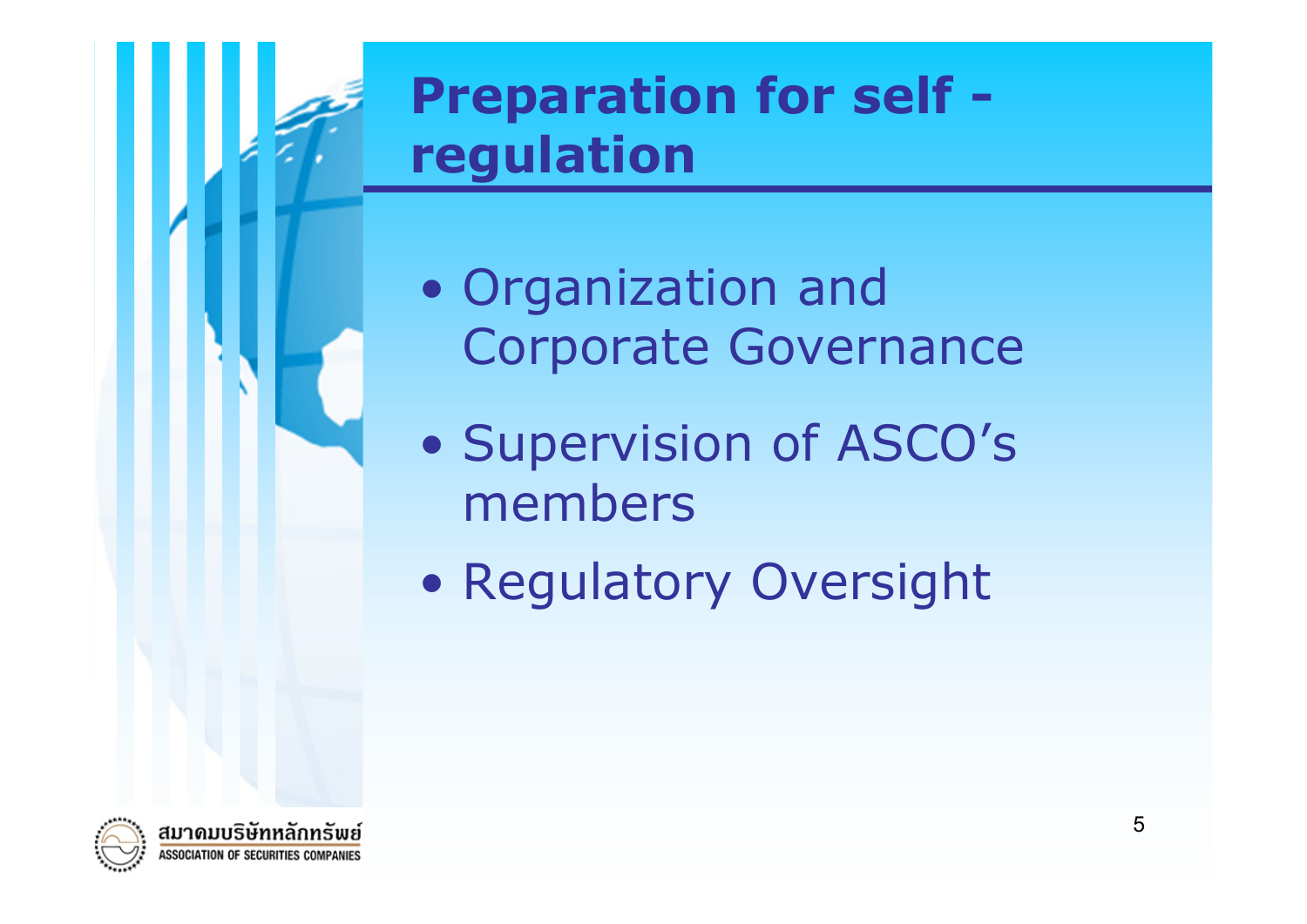### **Contents in Structure ASCO's new organizational**



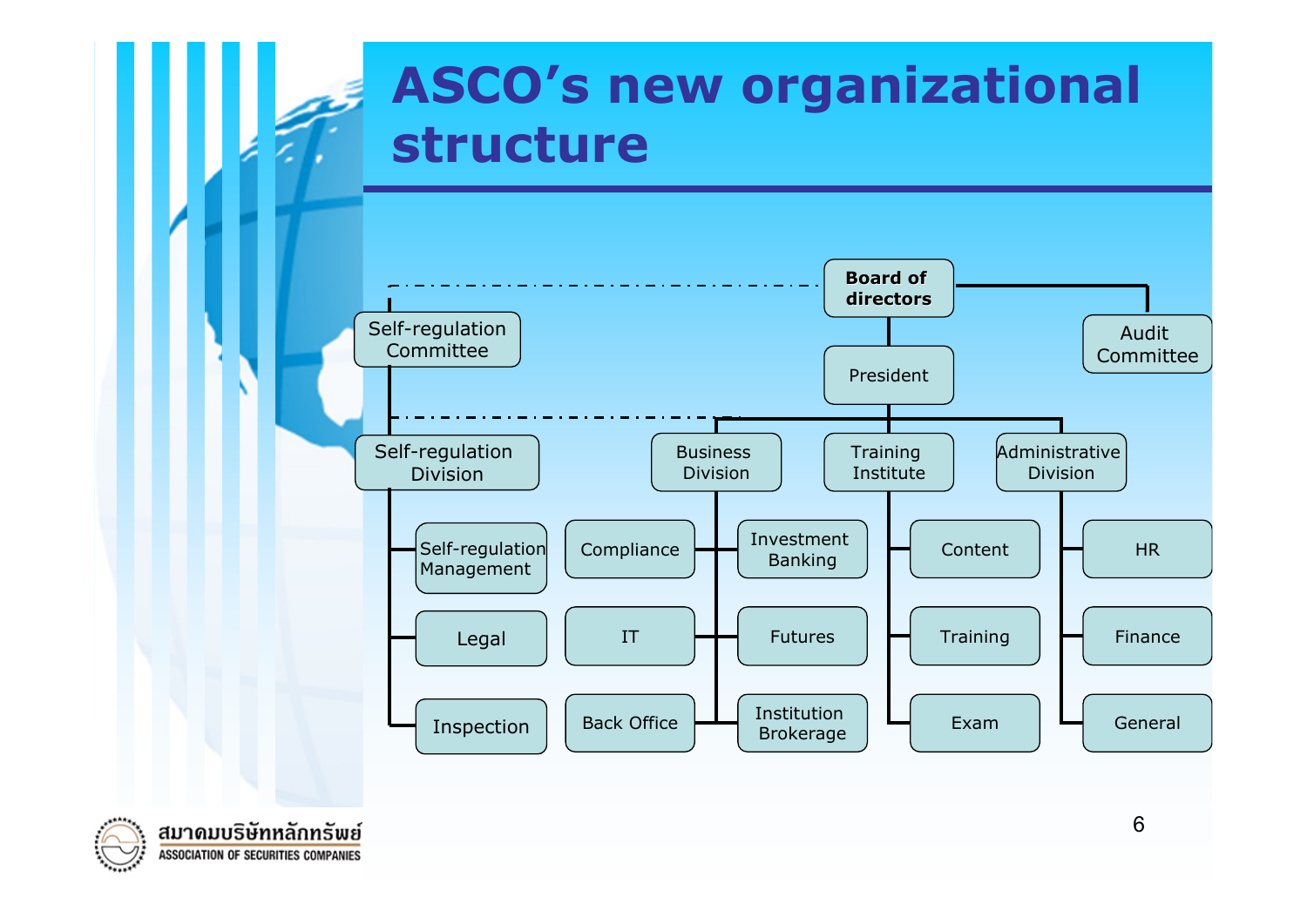# **Governance Structure**

- • Composition of Board of Directors
	- 11 Directors voted by members and approved by SEC
	- No less than half of BODs are PIDs
	- Chairman is a full-time position
- • Composition of SRO Committee
	- 5 persons appointed by BODs and approved by SEC
	- 3 of them are PIDs (1 finance/IB expert,
		- 1 law expert, 1 accounting expert)
	- 2 of them are representatives of members
	- Chairman is a full-time position

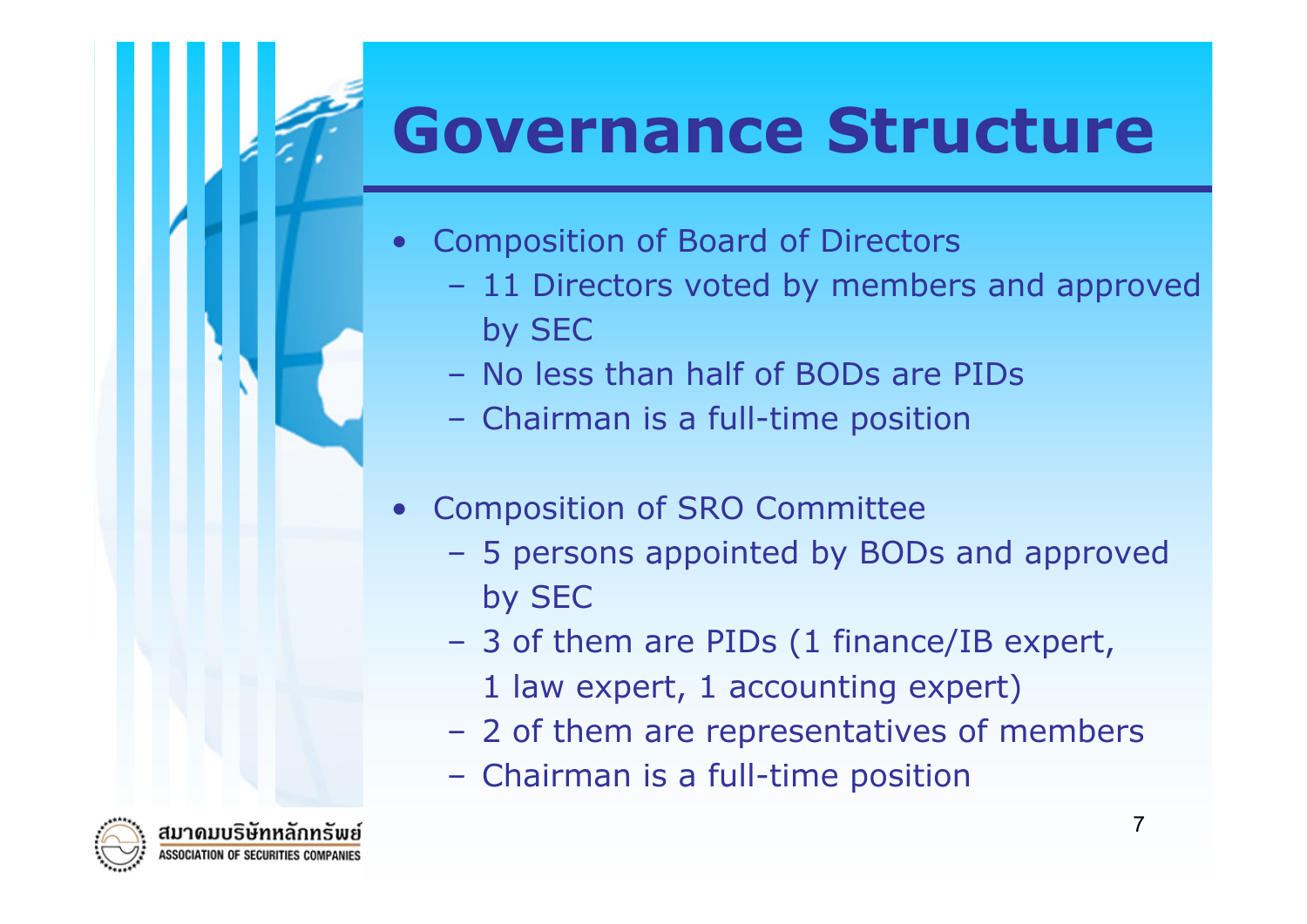# **Supervision Transfer**

- In order to become fully-functional SRO, SEC will hand over some of their responsibilities to ASCO
- Transitions will be in 3 phases as followed;



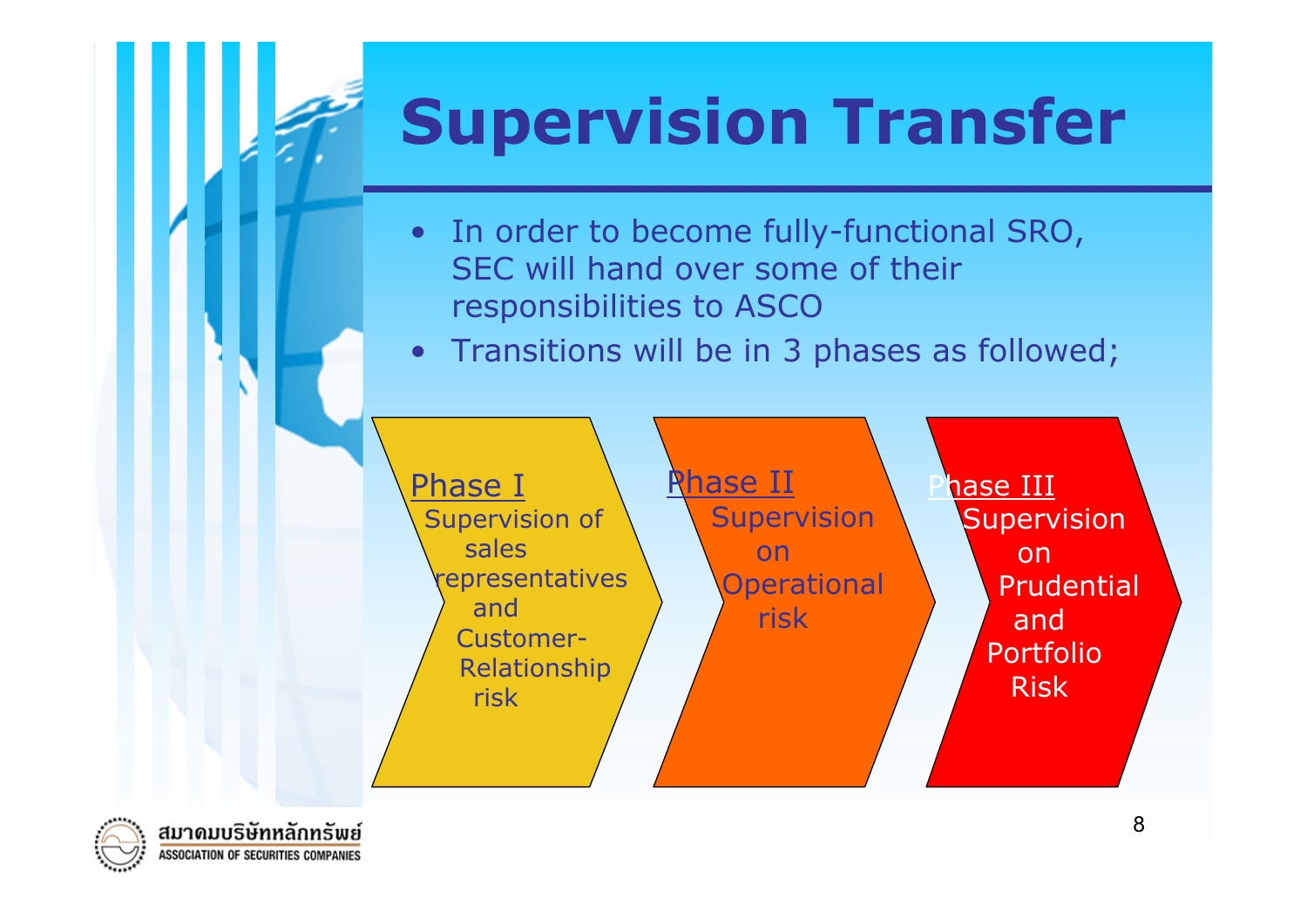### **Contents personnel in capital market Overall supervision of**

|                         | สมาดมบริษัทหลั          |
|-------------------------|-------------------------|
| · Directors/ executives | <b>• Analysts</b>       |
| • Shareholders          | · Sales Representatives |
| • Fund Managers         |                         |

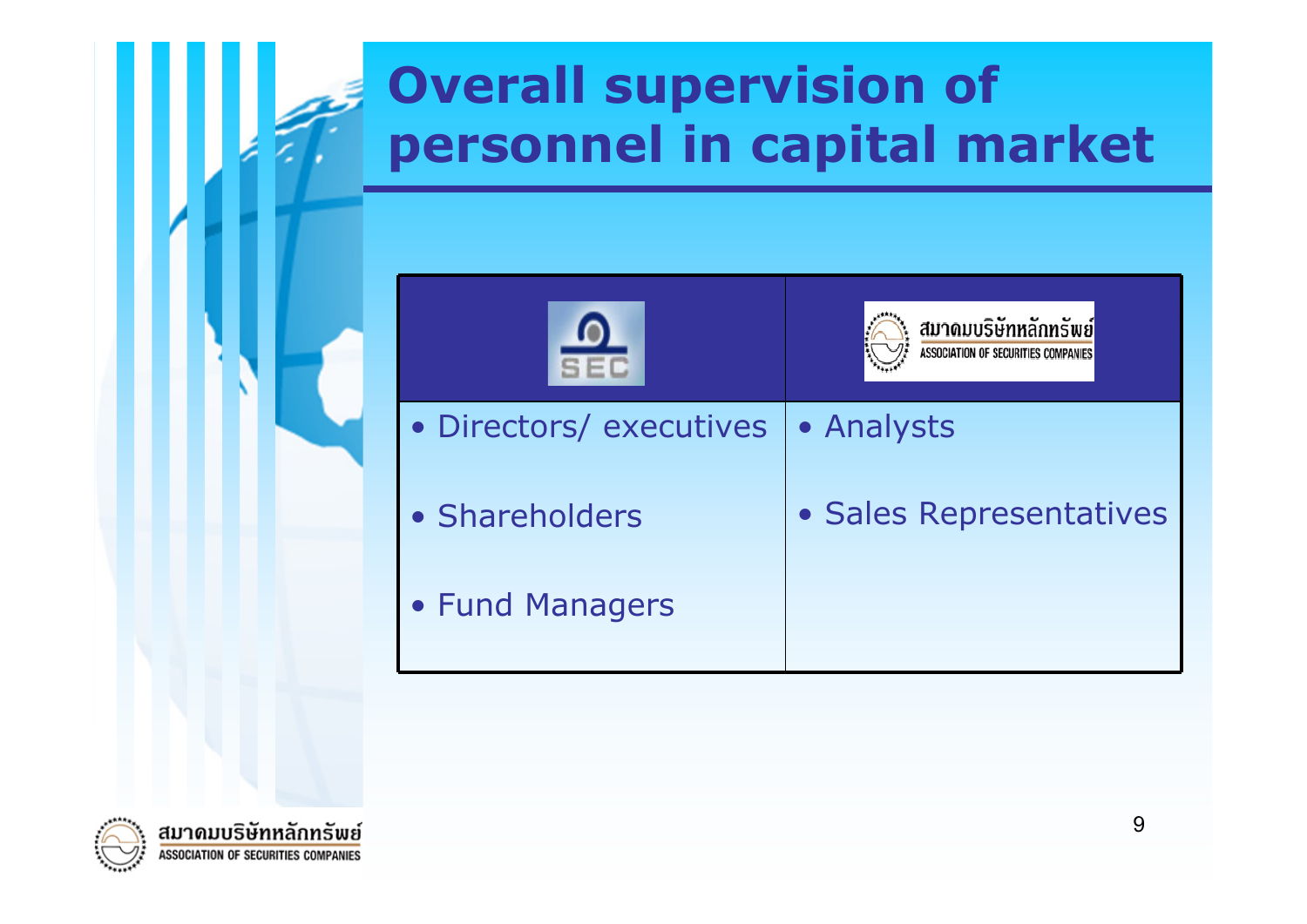### **Contract Sales representatives Phase I – Supervision of**

- $\bullet$  In terms of **supervising sales representatives**, ASCO will responsible for;
	- *- Rules making and qualifications settings*
	- *- Approval and renewal for approval for sales representatives*
	- *- Organizing professional training courses (including refresher course) and examinations for applicant for sales representatives*
	- *- Acknowledging the starting and discontinuing of duties as sales representatives*
	- *- Supervising and monitoring business conduct*
	- *- Complaint handling*
	- *- Handling of disciplinary actions*
	- *- Database Management*
	- *- Disclosure of any information concerning sales*

#### *representatives*

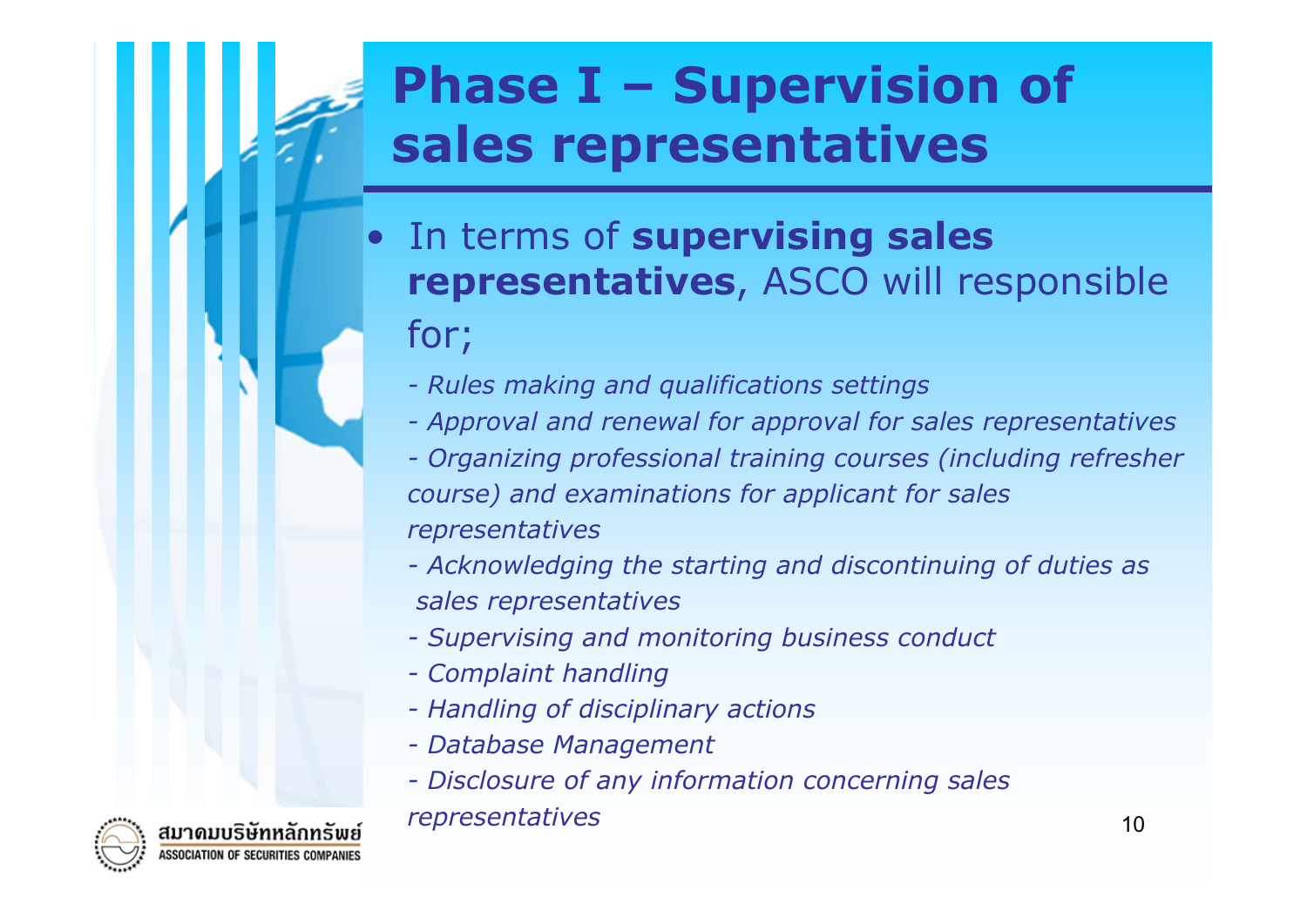# **Level of supervision on securities<br>companies between SEC and ASCO**

| <b>Level</b>             | <b>Rules-</b><br>making<br><b>process</b>                           | <b>Inspection</b>                                            | <b>Enforcement</b><br>and<br>sanction                        |
|--------------------------|---------------------------------------------------------------------|--------------------------------------------------------------|--------------------------------------------------------------|
|                          | สมาดมบริษัทหลักทรัพย์<br><b>ASSOCIATION OF SECURITIES COMPANIES</b> |                                                              |                                                              |
| $\overline{\phantom{0}}$ | สมาดมบริษัทหลักทรัพย์<br><b>ASSOCIATION OF SECURITIES COMPANIES</b> | สมาดมบริษัทหลักทรัพย์<br>ASSOCIATION OF SECURITIES COMPANIES | สมาดมบริษัทหลักทรัพย์<br>ASSOCIATION OF SECURITIES COMPANIES |

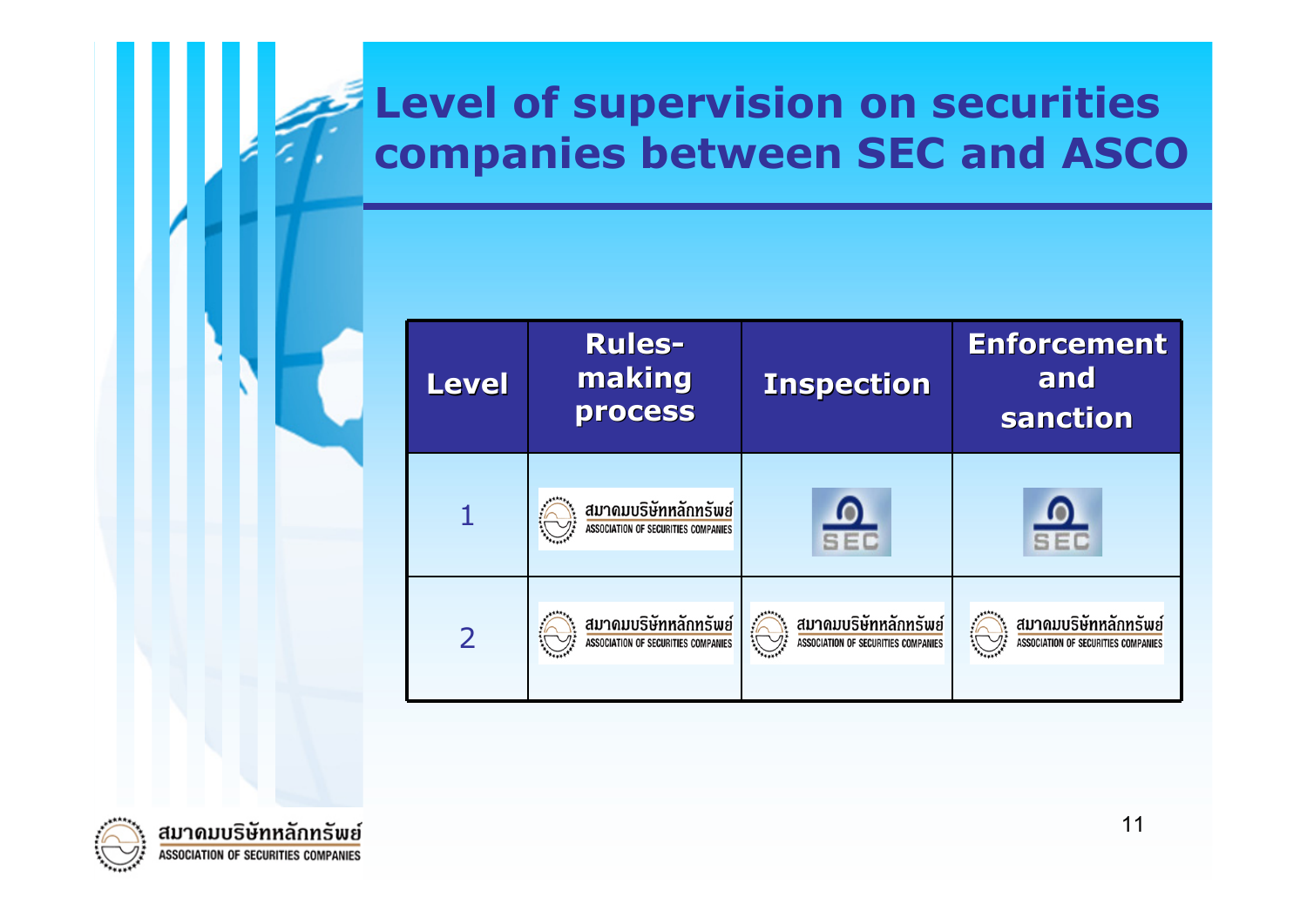### **Contents in the Relationship risk Phase I – Customer**

- • With regard to **Customer Relationship risk**, ASCO will responsible for supervising securities companies in the following areas;
	- *- Soliciting customers and giving investment recommendations*
	- *- Acceptance and sending of customers' orders, and reporting of trading summary*
	- *- Advertisement and Sales Promotion of mutual fund*
	- *- Processing of research papers*
	- *- Complaints handling and arbitration*
	- *- Handling of funds received from the sales or redemption of mutual fund's unit trusts to asset management companies or to investors*
	- *- etc.*

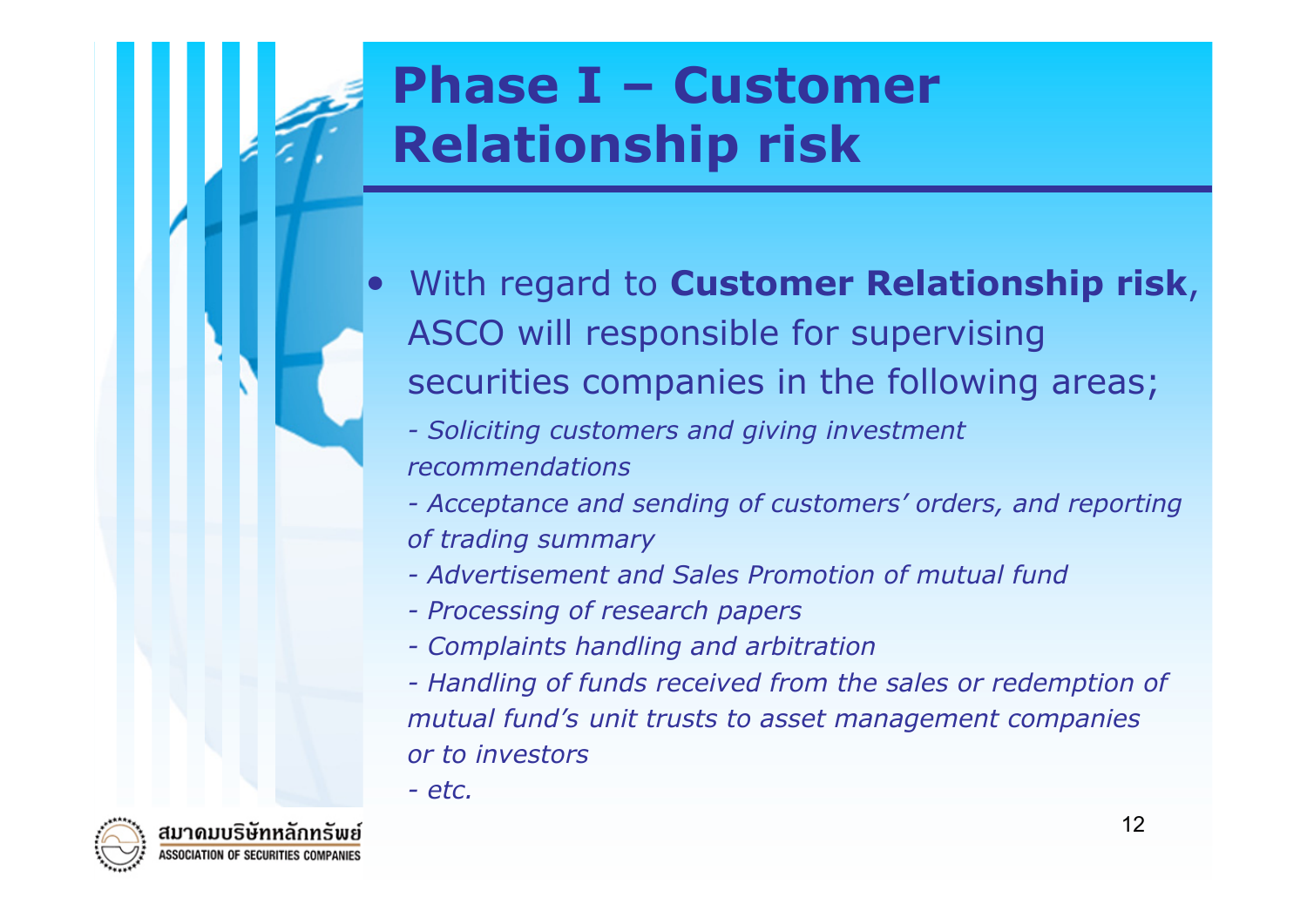#### **Contract Lines Contract Section Examples of supervisory issues to be transferred to ASCO in phase II**

| <b>Phase II</b>                                                                     | <b>Phase III</b>                                                                                                                                     |
|-------------------------------------------------------------------------------------|------------------------------------------------------------------------------------------------------------------------------------------------------|
| Operational<br><b>Risk</b>                                                          | <b>Prudential Risk/</b><br><b>Portfolio Mgt.</b><br><b>Risk</b>                                                                                      |
| • Setting and<br>reviewing customers'<br>credit limits<br>• Margin Ioan<br>approval | • Proprietary trading<br>• Prevention of<br>conflict of interests<br>between customers'<br>portfolios and those<br>of companies/<br>companies' staff |

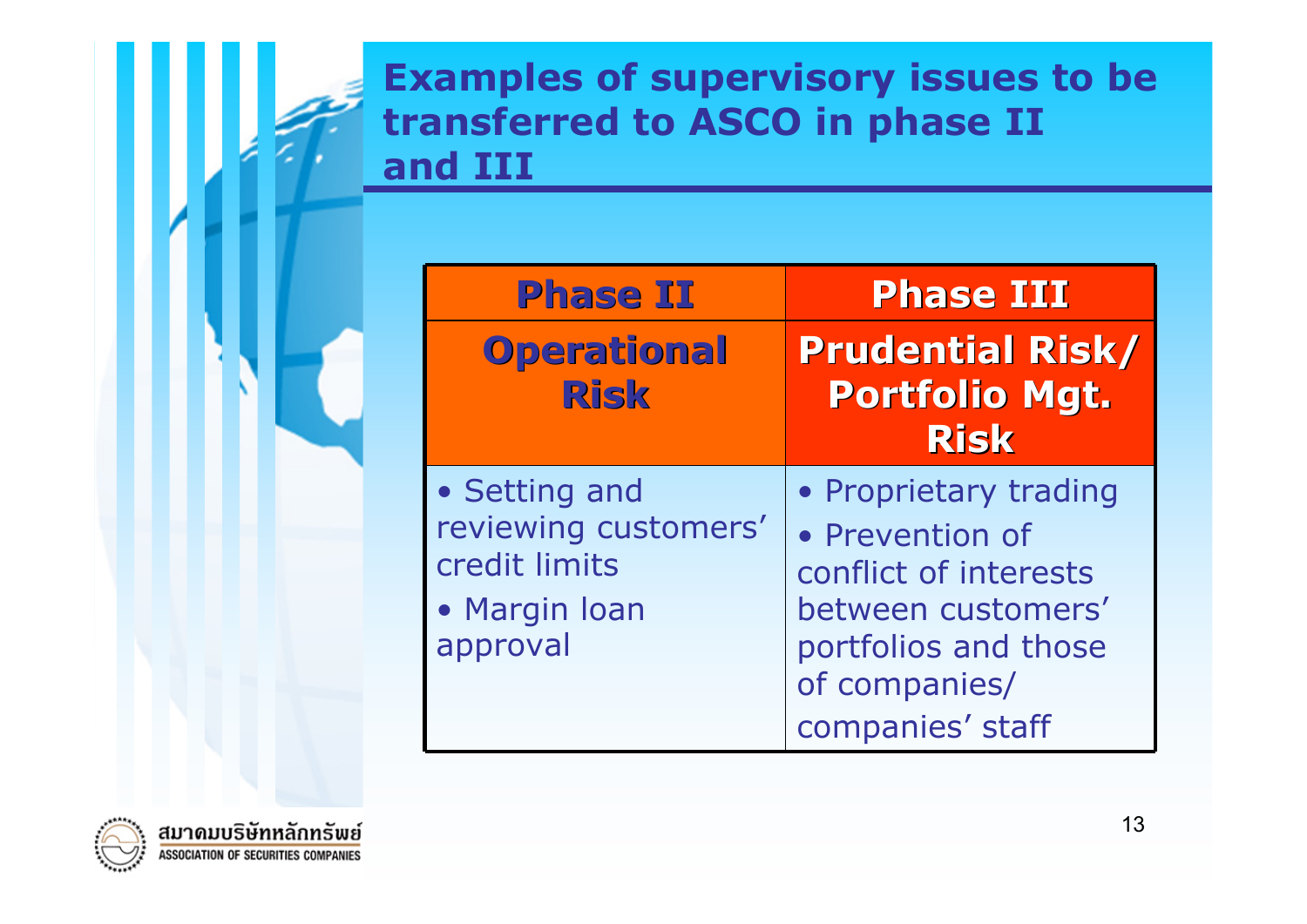### **Preparation for self – regulation (cont.)**

**of SRO** 

**body**

#### **Content SEC oversight of ASCO of ASCO**

#### **Review periodic & Review periodic & compliance report compliance report such as**

**Approval** 

- **Annual report**
- **Inspection plan and report**
- **Disciplinary actions and enforcement report, etc**

**Apply fit and proper test on ASCO board and committee**

**Approval rules**

**& standards drafted by ASCO**



สมาดมบริษัทหลักทรัพย์ ASSOCIATION OF SECURITIES COMPANIES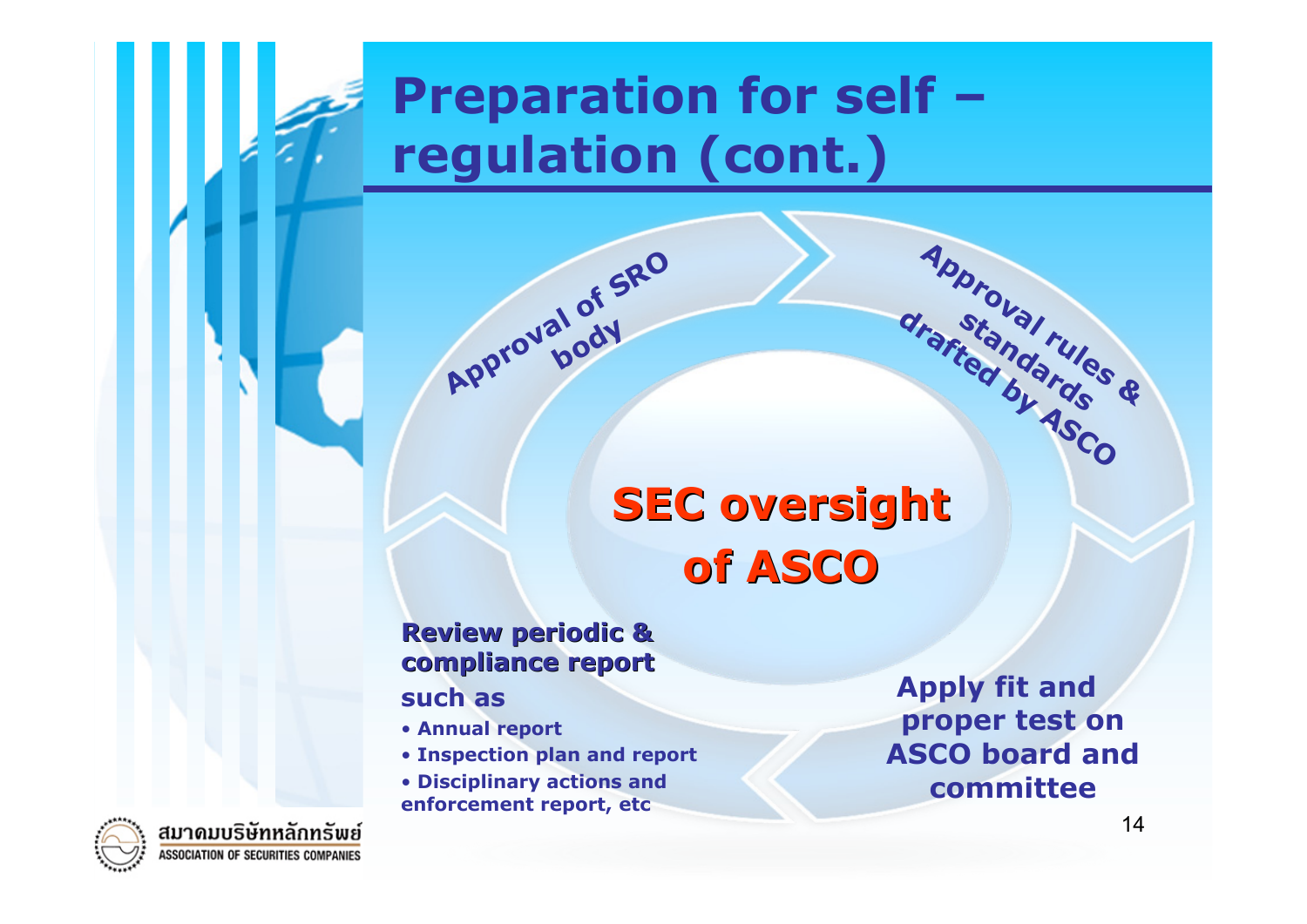### **Preparation for self – regulation (cont.)**

#### •**Highlights of ASCO's guidelines in 2010**

• Guidelines for payment of remunerations to marketing officers, branch managers and heads of marketing teams by securities companies

**Contents** *Salary Based) for greater flexibility* • *Allow member companies to choose 2 payment methods (Incentive Scheme and/or* 

• Guidelines for applying quality factors for evaluating the performance of marketing officers of securities companies

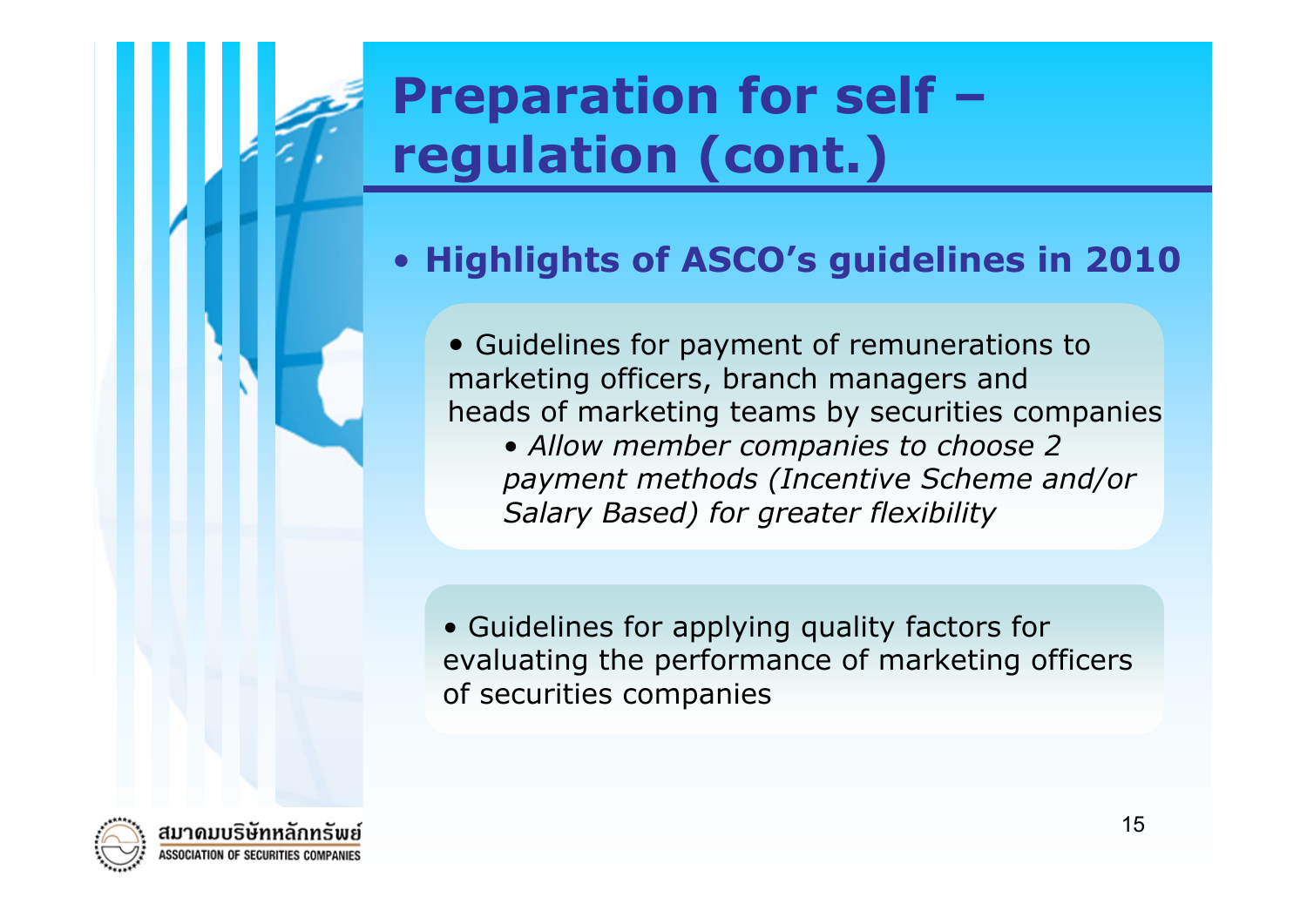### **Preparation for self – regulation (cont.)**

#### • **Highlights of ASCO's guidelines in 2010**

- Guidelines for supervision of derivatives warrant (DW) trading
- **Contents**<br>
accounts only • Require member companies to require their customers buying DW with the specified conditions by cash balance

• Guidelines for proprietary trading of securities and futures to ensure good standards

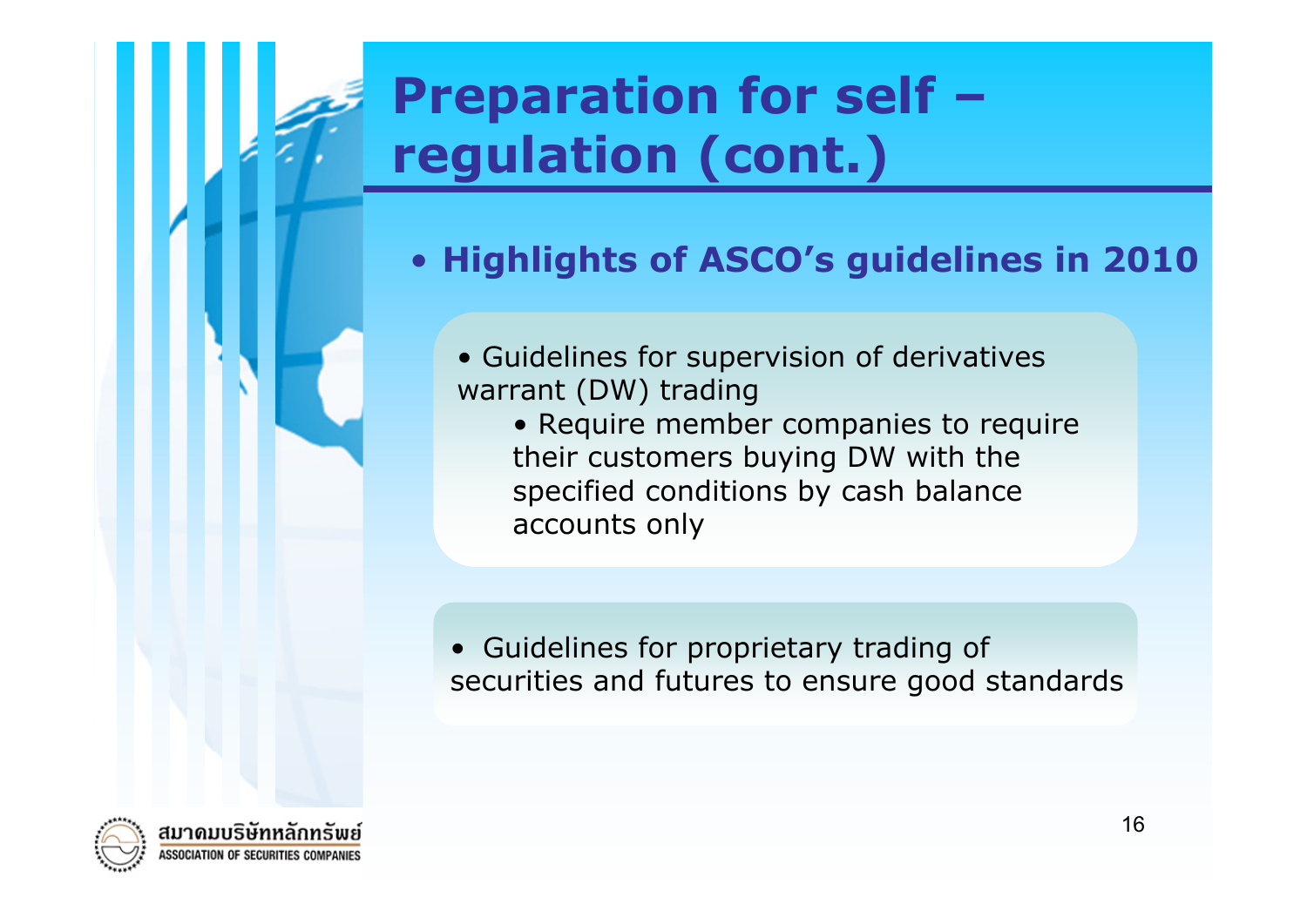## **Roadmap for 2011 - 2012**

#### **2012**

• **Enact, revise and amend current rules and guidelines** 

• **Develop supervisory plan and inspection process, as well as sanction against any regulatory violation**

•**After approval from the Board, introduce rules, codes of conduct and guideline, along with supervisory plan to members**

•Commence supervisory and<br>inspection plan as full **inspection plan as full functioned SRO**

#### **Q4-2011**

- **Filing for SRO**
- **Electing new BODs**
- **Appointing SRO Committee**

#### **Q3-2011**

• **Revise ASCO's rules to be in line with ministerial and SEC regulations**

17 **areas such as work system and**  • **Prepare for becoming SRO in personnel, etc.**